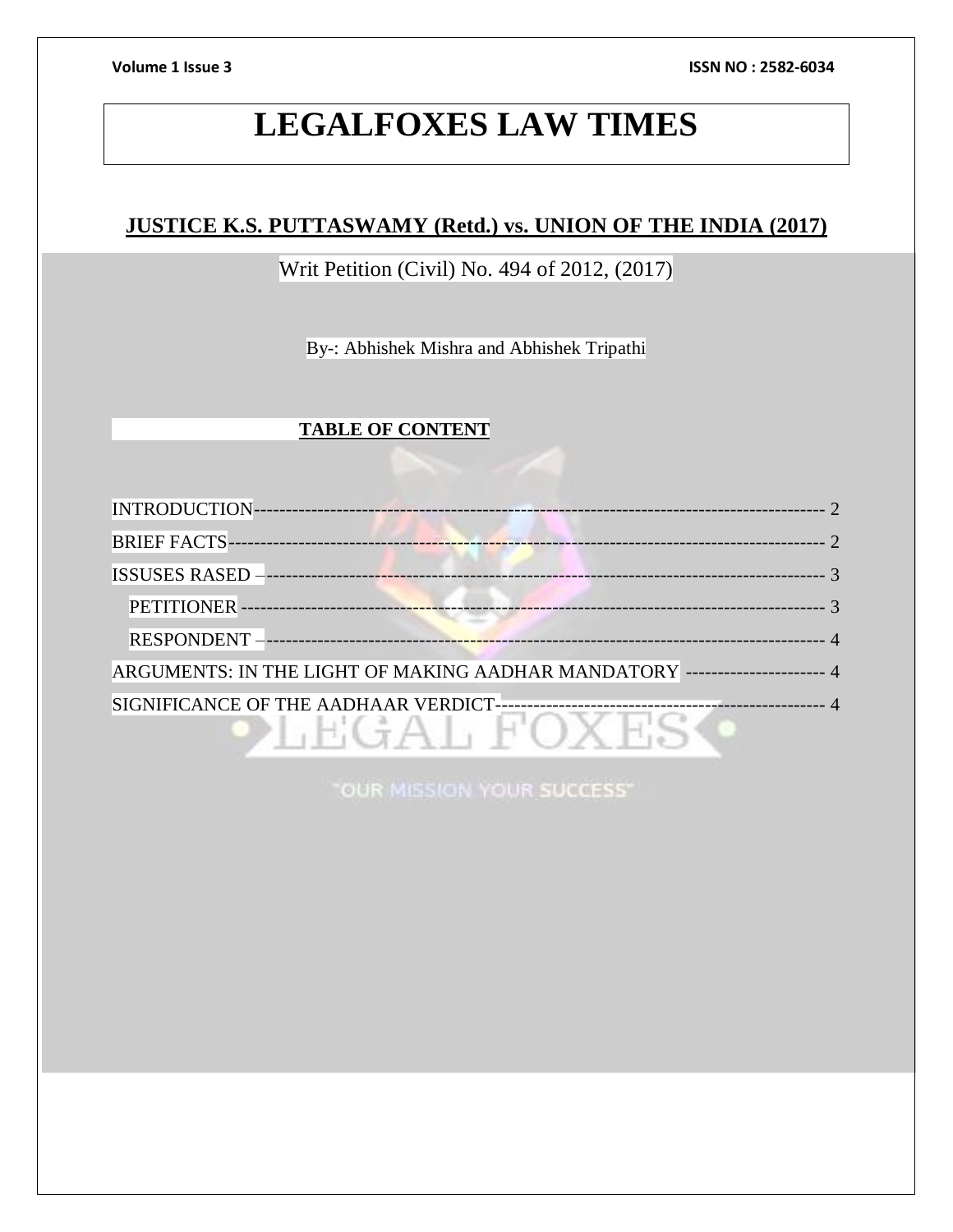# **INTRODUCTION**

# <span id="page-1-0"></span>**Parties Involved:**

**Appellant:** Justice K S Puttaswamy (Retired)

# Vs.

**Respondent:** Union of India and Others.

### **Bench:**

### **(9 Judges –Bench)**

J. S. Khehar(Chief Justice), Sanjay KishanKaul, Dhananjaya Y. Chandrachud, R. K. Agrawal, , S. A. Bobde, S. A. Nazeer, R. K. Agrawal, J. Chelameswar and A.M. Sapre.

Justice K. S. Puttaswamy (Retd.) and Anr.vs Union Of India is one of the most important judgement, rather a milestone in field of Right to Privacy.

Earlier in the landmarkjudgementsof *[Kharak Singh vs State of UP](https://indiankanoon.org/doc/619152/)<sup>1</sup>* and *[M.P Sharma vsSatish](https://indiankanoon.org/doc/1306519/)  [Chandra](https://indiankanoon.org/doc/1306519/)<sup>2</sup>* it was declared by Supreme court of India that Right to privacy cannot be considered as Fundamental right which is guaranteed by *Part III of the Indian Constitution 3 .*

In Justice K. S. Puttaswamy (Retd.) and Anr. vs Union Of India the Supreme Court overruled its previous judgements regarding Right to Privacy. This judgement declared Right to Privacy is no longer an *Implicit Right* under *Article 21<sup>4</sup>* rather it is intrinsic part of *Article 21* of Fundamental Right which can be enforceable against the state.

### <span id="page-1-1"></span>**BRIEF FACTS**

 $\overline{a}$ 

This is a case of a Retired Judge of High Court K.S. Puttaswamy who filed a petition in 2012 in Supreme Court before a nine judge bench, against The Union of India challenging the constitutionality of Aadhaar.It was claimed that Aadhar is violating the right to privacy, which has been taken on the reference from the constitution Bench to determine whether or not the right

<sup>1</sup><https://indiankanoon.org/doc/619152/>

4<https://indiankanoon.org/doc/1199182/>

<sup>2</sup><https://indiankanoon.org/doc/1306519/>

<sup>&</sup>lt;sup>3</sup>[https://www.india.gov.in/sites/upload\\_files/npi/files/coi\\_part\\_full.pdf](https://www.india.gov.in/sites/upload_files/npi/files/coi_part_full.pdf)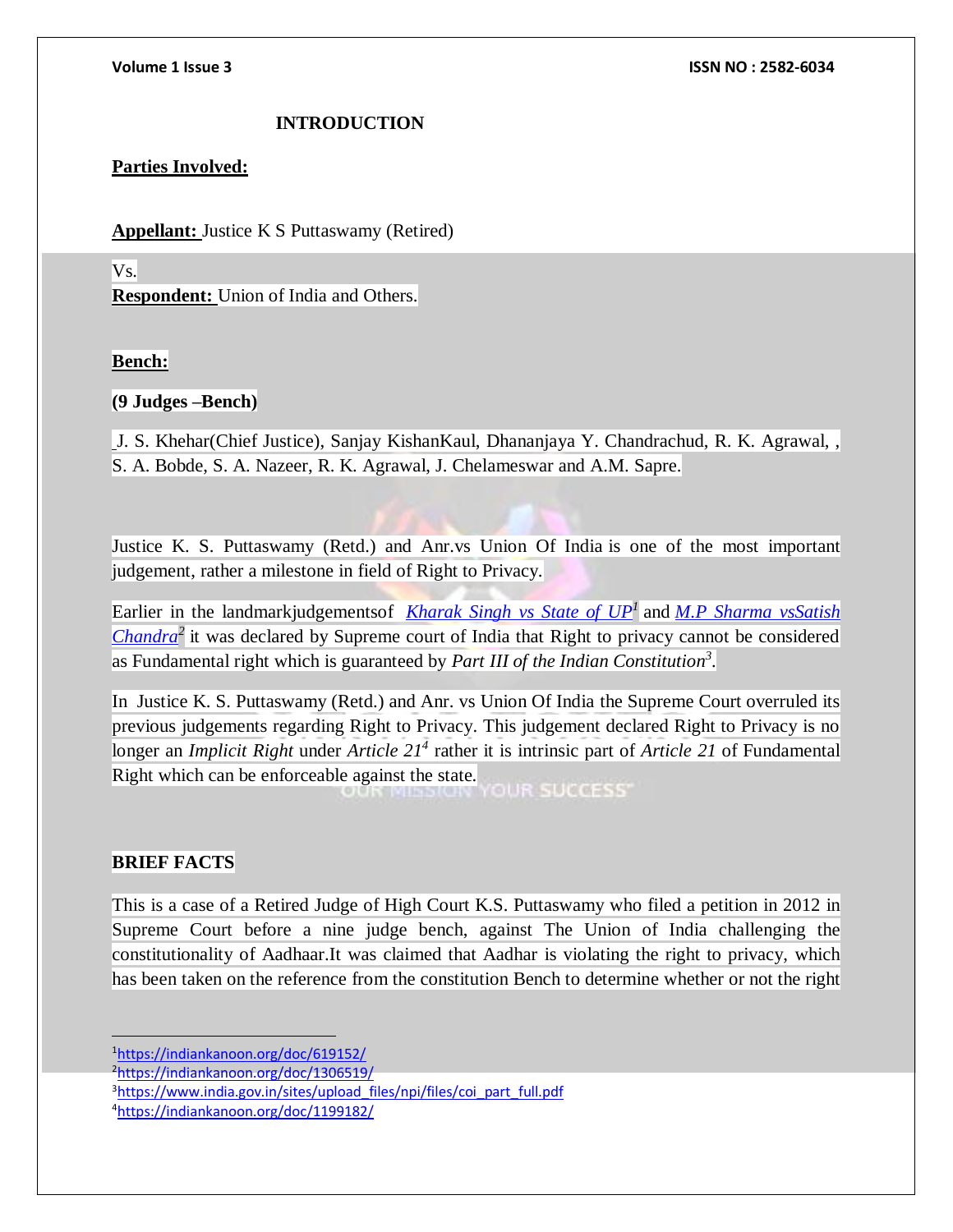### **Volume 1 Issue 3 ISSN NO : 2582-6034**

of Privacy was guaranteed as an absolute independent fundamental right,under the constitution of India considering past decision from Supreme Court of India.

Following is the date by date event of the Aadhar Scenario -

January 2009 – Planning commission has passed a notification for UIDAI.

2010- The national identification authority of India Bill, 2010 came.

November2012 – Retired Judge K.S. Puttaswamy and MR. Parvesh Sharma has filled a writ petition in The Supreme Court Of India challenging the constitutionality of Aadhaar.

There was so many series of order which was passed in this case from time to time.

On May 10, 2018 The Supreme Court of India has reserved the Aadhaar verdict.

On September 26, 2018 The Supreme Court of India upheld the constitutional validity of Aadhaar but it also stuck down certain provisions of Aadhaar Act which include the compulsory linking of Aadhaar with Bank Account, mobile phone, school admission.

### <span id="page-2-0"></span>**ISSUSES RASED –**

- 1. Whether this project of Government (Aadhaar Project) has tendency or aims to create surveillance state and thus it is unconstitutional on this ground?
- 2. What is the magnitude of the protection of the data that need to be accordance to collection, storage and use of biometric data?
- 3. Whether this Act of the government provide such protection, including in data collection, time period of data retention and Data protection and security?
- 4. Whether the Aadhaar Act violate the Right to privacy and thus its unconstitutional (In context of Section 7 &8 of Aadhaar Act )
- 5. Whether Children can be brought within the area of Section 7& 8 of this act?
- 6. Whether this Act defies the concept of Limited Government, Good Governance and Constitutional Trust?
- 7. Whether this Act can pass as a Money Bill within the meaning of Article of 110 of Indian Constitution?

# **ARGUMENTS RAISED -;**

# <span id="page-2-1"></span>**PETITIONER**

The Petitioners has simply argued that the Architecture of Aadhaar, by its nature is problematic and therefore it can result in exclusion of cases. Therefore, rather than being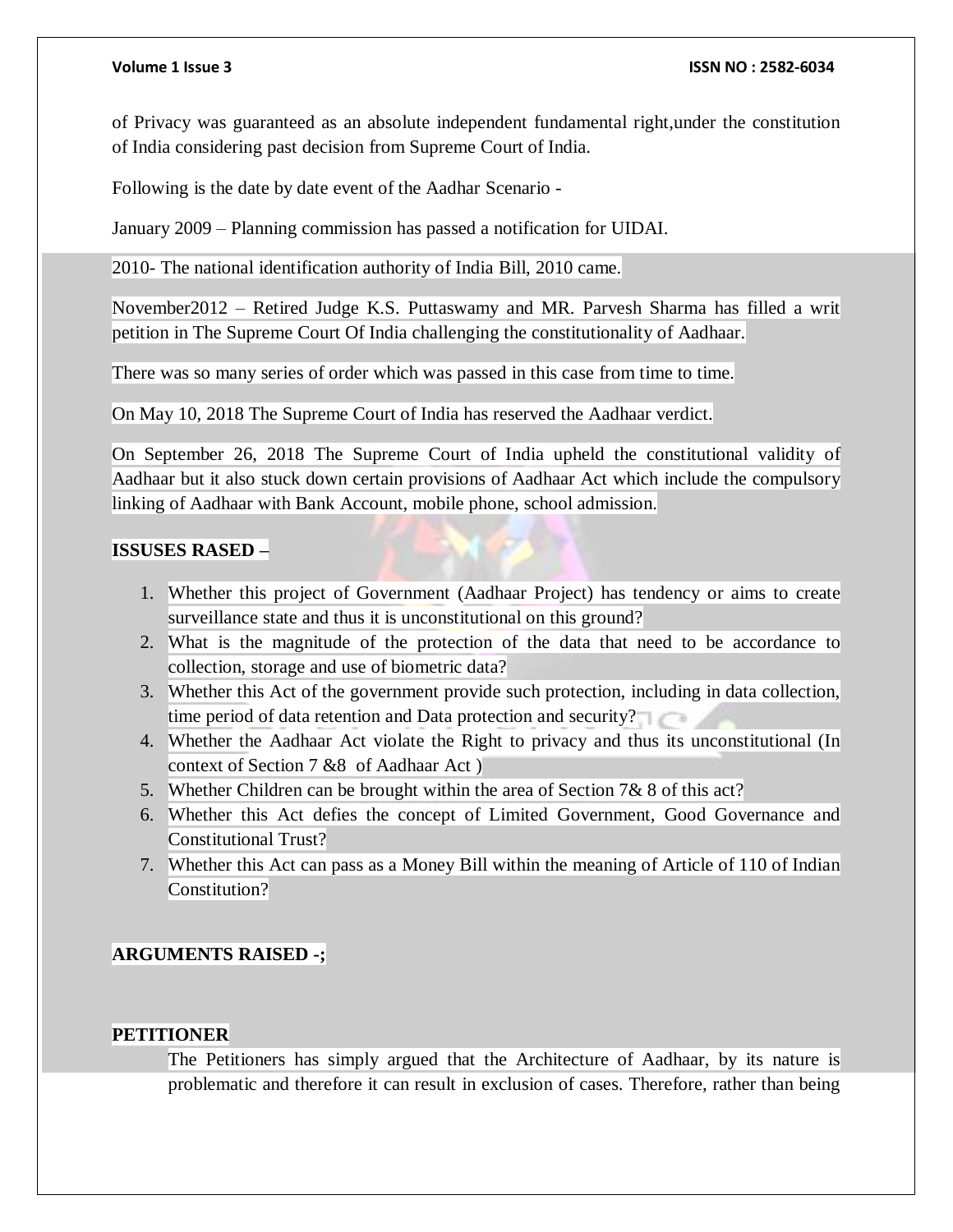beneficial for providing certain subsidies benefits, this act has tendency to exclude them from taking such benefits.

The main arguments which were put before the court was, that thestrict implementation can turn into a higher risk for the liberty and rights of the citizen, because it will affect the citizen at large. This Act will change state into surveillance state.

It was humbly argued before the court that Right to Privacy is an important part of Right of Life &Personal Liberty and this act is putting restriction on it. This Act is not satisfying the requirement of Article 14  $\&$  19. This would amount to grave violation of right to life as it would encroach upon the dignity of the individual, which is the basic element of the constitution.KapilSibalsaid that there is no concept of consent in the Aadhaar authentication, a person will be denied benefits, subsidies.

### <span id="page-3-0"></span>**RESPONDENT –**

The Respondent stated on Affidavit, that respondent will make sure that no individual who is eligible for the such benefits etc,isderived from getting those benefits,even if their fingerprints are not matching then also they will be getting all the benefits for which he or she is eligible.

The respondent in the rebuttal ofarguments said that every information which is provided by the person is safe, he or she only can change the password through one time password (OTP). It was also said that the biometric was only limited to finger prints and iris scan, which is considered to be core biometric information thus, the main arguments which was given by respondent side was that the information which was collected was non- intrusive identity information.

# <span id="page-3-1"></span>**ARGUMENTS: IN THE LIGHT OF MAKING AADHAR MANDATORY**

# "OUR MISSION YOUR SUCCESS"

- 1. Aadhaar will restructure the role of the state in social sector. It will give state totally a new shape.
- 2. It will be much helpful for nearly 1 Crore workers under the MGNREGA scheme who use Aadhaar to withdraw their wages every month.
- 3. UIDAI says that the data which is taken for Aadhaar is totally secure and all biometric data are safe with government in full security.
- 4. Through Aadhaar people can directly get the benefits of subsidies.
- 5. Through this number of fake documentation cases will reduce which will provide much benefits to government.

# <span id="page-3-2"></span>**SIGNIFICANCE OF THE AADHAAR VERDICT-**